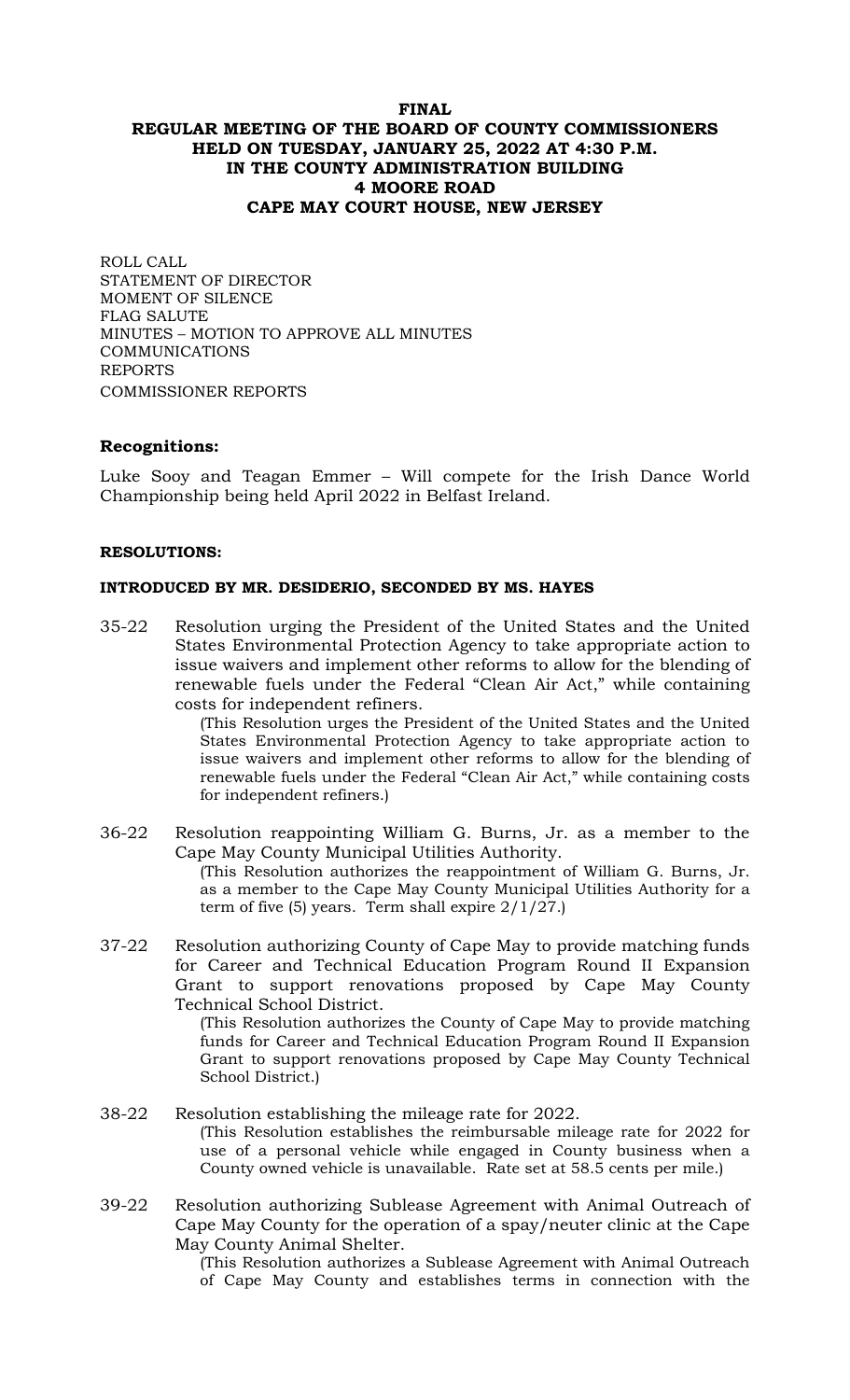operation of a spay/neuter clinic in space provided for such purpose by the Cape May County Animal Shelter.)

- 40-22 Resolution authorizing renewal of flood insurance coverage with National General Insurance Company for the Wildwood Crest and Stone Harbor Library locations in the total amount of \$3,086.00. (This Resolution authorizes flood insurance policies for the Wildwood Crest and Stone Harbor locations for the term 02/04/22 through 02/04/23.)
- 41-22 Resolution authorizing renewal of Surety Bond with RLI Insurance Company for Janet M. McMahon, Division Director of Finance & Purchasing in the amount of \$1,750.00.

(This Resolution authorizes renewal of Bond No. LSM1316441 for Janet M. McMahon, Division Director of Finance & Purchasing for the term of 01/01/22 through 01/01/23.)

42-22 Resolution authorizing renewal with National Union Fire Insurance Company of Pittsburgh, PA for group accident coverage in the amount of \$1,547.00.

> (This Resolution authorizes renewal of coverage for Community Service (SLAP Program), Fire Hawk Program, OEM and County Volunteers Group Accident Insurance for the term of February 1, 2022 through February 1, 2023.)

- 43-22 Resolution authorizing payment to the Travelers Insurance Company for a claim expense in the amount of \$3,073.00. (This Resolution authorizes a payment to the Travelers Insurance Company, Deductible Billing Department for a claim expense in the amount of \$3,073.00.)
- 44-22 Resolution authorizing payment to the Travelers Insurance Company for various claims in the total amount of \$68,137.45. (This Resolution authorizes payment to the Travelers Insurance Company, Property-Casualty Department for various claims.)
- 45-22 Resolution authorizing renewal with American Home Assurance Company for Commercial Property Policy #025032496 in the total amount of \$506,786.58.

(This Resolution authorizes renewal of Commercial Property Policy #025032496 for the term of 01/01/2022 through 01/01/2023.)

- 46-22 Resolution amending the Cape May County Drug and Alcohol Free Workplace Policy. (This Resolution amends the County's existing Drug and Alcohol Free Workplace Policy.)
- 47-22 Resolution authorizing an extension of Contract No. C0-141 with ADT Commercial, LLC for Expansion and Integration of Security Access and Video Surveillance Systems on an as-needed basis.

(This Resolution authorizes an extension of Contract No. C0-141 with ADT Commercial, LLC for Expansion and Integration of Security Access and Video Surveillance Systems on an as-needed basis to May 31, 2022.)

48-22 Resolution awarding Contract No. C2-1 to United Uniforms, LLC and Contract No. C2-2 to Action Uniform Co., LLC to furnish and deliver uniforms for various Public Safety Departments.

(This Resolution awards Contract Nos. C2-1 to United Uniforms, LLC and C2-2 to Action Uniform Co., LLC to furnish and deliver uniforms to various Public Safety Departments for a term of one year commencing January 30, 2022, with one (1) additional One-year option.)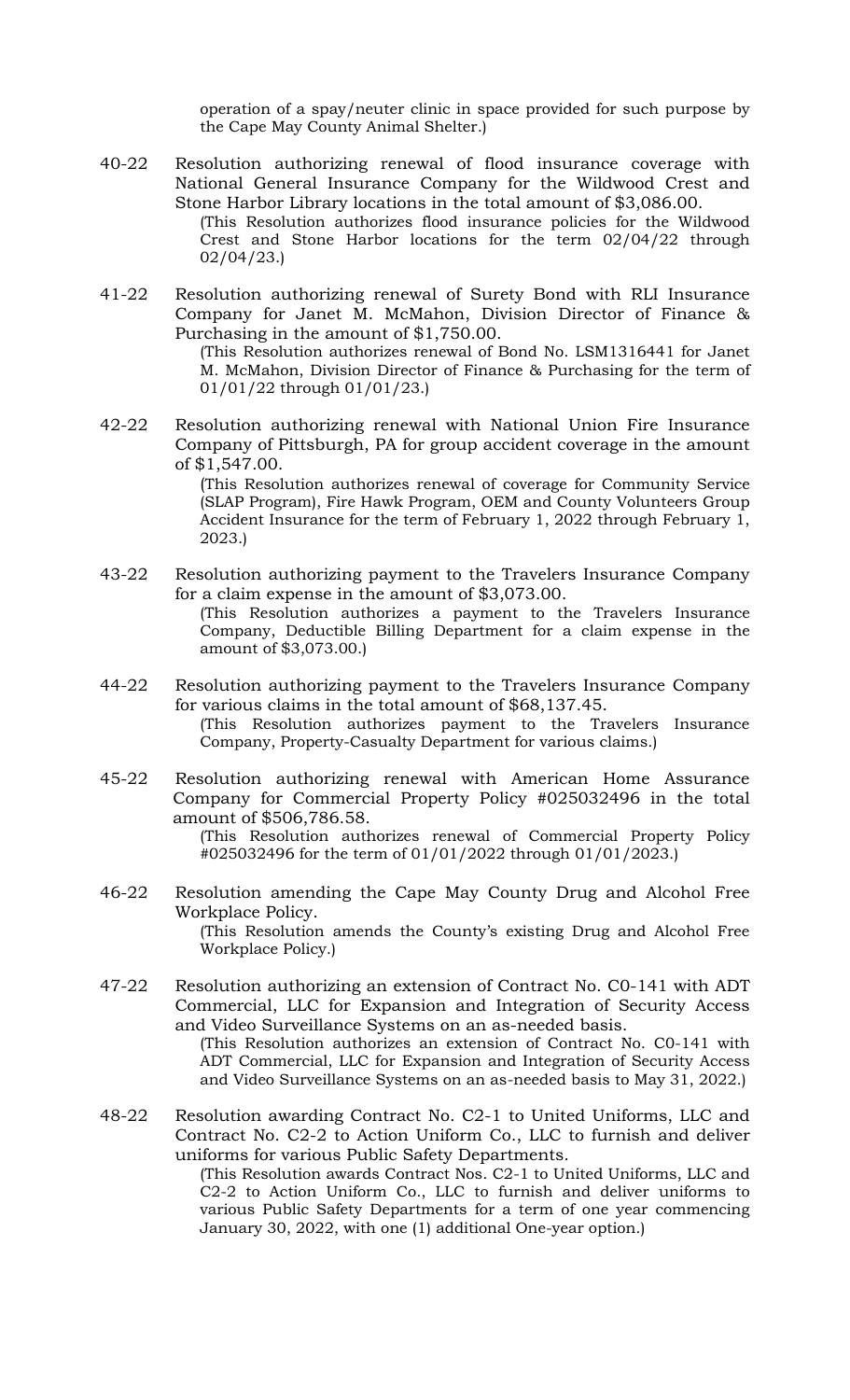49-22 Resolution authorizing agreements with various instructors for Fire Marshall's Office on an as-needed basis for a one-year term commencing January 1, 2022.

> (This Resolution authorizes agreements with various instructors from January 1, 2022, through December 31, 2022, at an hourly rate pursuant to the attached memorandum.)

| <b>Commissioners</b> | Ayes | <b>Nays</b> | Abstain | Absent |
|----------------------|------|-------------|---------|--------|
| Mr. Desiderio        | x    |             |         |        |
| Ms. Hayes            | x    |             |         |        |
| Mr. Morey            | x    |             |         |        |
| Mr. Pierson          |      |             |         |        |
| Mr. Thornton         |      |             |         |        |

#### **INTRODUCED BY MS. HAYES, SECONDED BY MR. DESIDERIO**

50-22 Resolution granting and amending various Leaves of Absence to County Employees.

> (This Resolution authorizes County Employees to be placed on a Leave of Absence in accordance with the County Leave of Absence Policy and the Family Medical Leave Act (FMLA).)

51-22 Resolution approving the monthly disbursements from the Department of Human Services for the TANF, General Assistance and Clearing Accounts.

> (This Resolution accepts and approves the monthly disbursements for the TANF, General Assistance and Clearing Accounts as submitted by the fiscal Department for the Department of Human Services.)

52-22 Resolution authorizing execution of various Memorandums of Understanding for Disease Prevention and Health Promotion Service Program Dental Grants.

> (This Resolution authorizes the execution of Memorandums of Understanding with various vendors for Disease Prevention and Health Promotion Service Program Dental Grants on an as-needed basis.)

53-22 Resolution amending Contract No. C9-63 to Senior Care Centers of America, Inc. d/b/a Active Day of Cape May for Adult Day Services-Medical as needed for the Department of Human Services Division of Aging and Disability Services.

> (This Resolution amends Contract No. C9-63 with Senior Care Centers of America, Inc. d/b/a Active Day of Cape May to adjust the daily rate to \$82.00, per the State of New Jersey Department of Human Services Office of Management and Budget approved rate change effective October 1, 2020.)

54-22 Resolution approving additional funding for Contract No. SH22005 for Social Services for the Homeless Grant awarded by New Jersey Department of Human Services in the amount of \$25,000.00 for the period of January 1, 2022 through December 31, 2022.

> (This Resolution authorizes additional funding for the FY22 Social Services for the Homeless Grant Funding in the amount of \$25,000.00, for the period  $1/1/22$  through  $12/31/22$ .)

55-22 Resolution accepting additional Grant Award from the New Jersey Department of Health for the Cancer Education and Early Detection Grant (CEED) No. DCHS22CED011 for the period of July 1, 2021 to June 30, 2022 in the amount of \$12,040.00.

(This Resolution accepts additional grant award in the amount of \$12,040.00 to support breast and cervical cancer screening and transportation services.)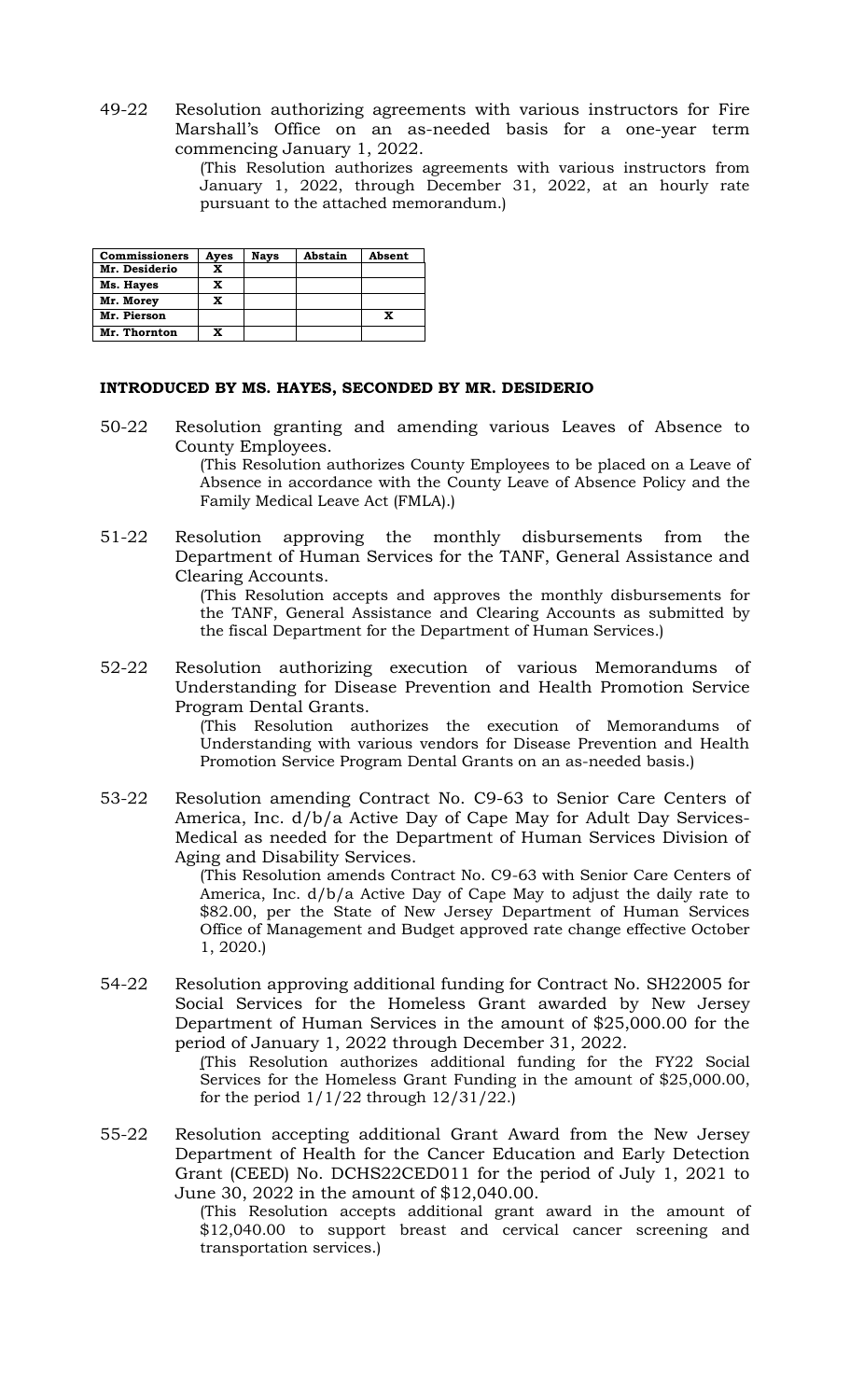56-22 Resolution supplementing the 2022 Salary Resolution and approving appointments and salaries. (This Resolution authorizes the hiring of new County employees,

temporary assignment pay, salary changes or corrections, title changes and promotions of County employees when applicable.)

57-22 Resolution authorizing the Board to hold a meeting excluding the public on January 25, 2022 at 3:30 p.m. or as soon thereafter as possible or as practicable.

Matters falling within attorney client privilege, pursuant to N.J.S.A. 10:4-12(b)(7) and pending litigation, pursuant to N.J.S.A. 10:4- 12(b)(7).

(This Resolution authorizes the Board of County Commissioners to conduct a meeting excluding the public at the stated time in accordance with the Open Public Meetings Act, N.J.S.A. 10:4-1, et seq.)

58-22 Resolution authorizing Change Order No. 9 to Contract No. C0-70 with R. Wilkinson & Sons Construction Inc. for the construction of new Safari Café at the Cape May County Zoo in the amount of \$28,111.38.

> (This Resolution authorizes Change Order No. 9 to Contract No. C0-70 to furnish and install revised concrete footing and electrical service, and for furniture freight and storage as per the attached proposal in the amount of \$28,111.38.)

| <b>Commissioners</b> | Ayes | <b>Nays</b> | Abstain | Absent |
|----------------------|------|-------------|---------|--------|
| Mr. Desiderio        | x    |             |         |        |
| Ms. Hayes            | x    |             |         |        |
| Mr. Morey            | x    |             |         |        |
| Mr. Pierson          |      |             |         | X      |
| Mr. Thornton         | x    |             |         |        |

#### **INTRODUCED BY MR. MOREY, SECONDED BY MS. HAYES**

59-22 Resolution designating the month of February, 2022 as Career and Technical Education Month in Cape May County.

(This Resolution designates the month of February, 2022 as Career and Technical Education Month in Cape May County and encourages all residents to become familiar with the services and benefits offered by the Cape May County Technical School District.)

60-22 Resolution authorizing use of competitive contracting to solicit proposals for Landscape Architecture Services for the County of Cape May.

> (This Resolution authorizes use of competitive contracting for Landscape Architecture Services for the County of Cape May pursuant to N.J.S.A. 40A:11-4.1 through 40A:11-4.5)

- 61-22 Resolution authorizing Change Order No. 1 to Contract No. C0-215 with T&M Associates for Professional Planning Services for the development of a comprehensive plan in the amount of \$15,000.00. (This Resolution authorizes Change Order No. 1 to Contract C0-215 for additional comprehensive plan modifications and census data updates per the attached proposal in the amount of \$15,000.00.)
- 62-22 Resolution authorizing Green Creek Volunteer Fire Company to solicit contributions along Bayshore Road (CR603) on various dates in the Township of Middle.

(This Resolution authorizes fire company volunteers to hold 'coin drops' to obtain public contributions which help offset operational expenses.)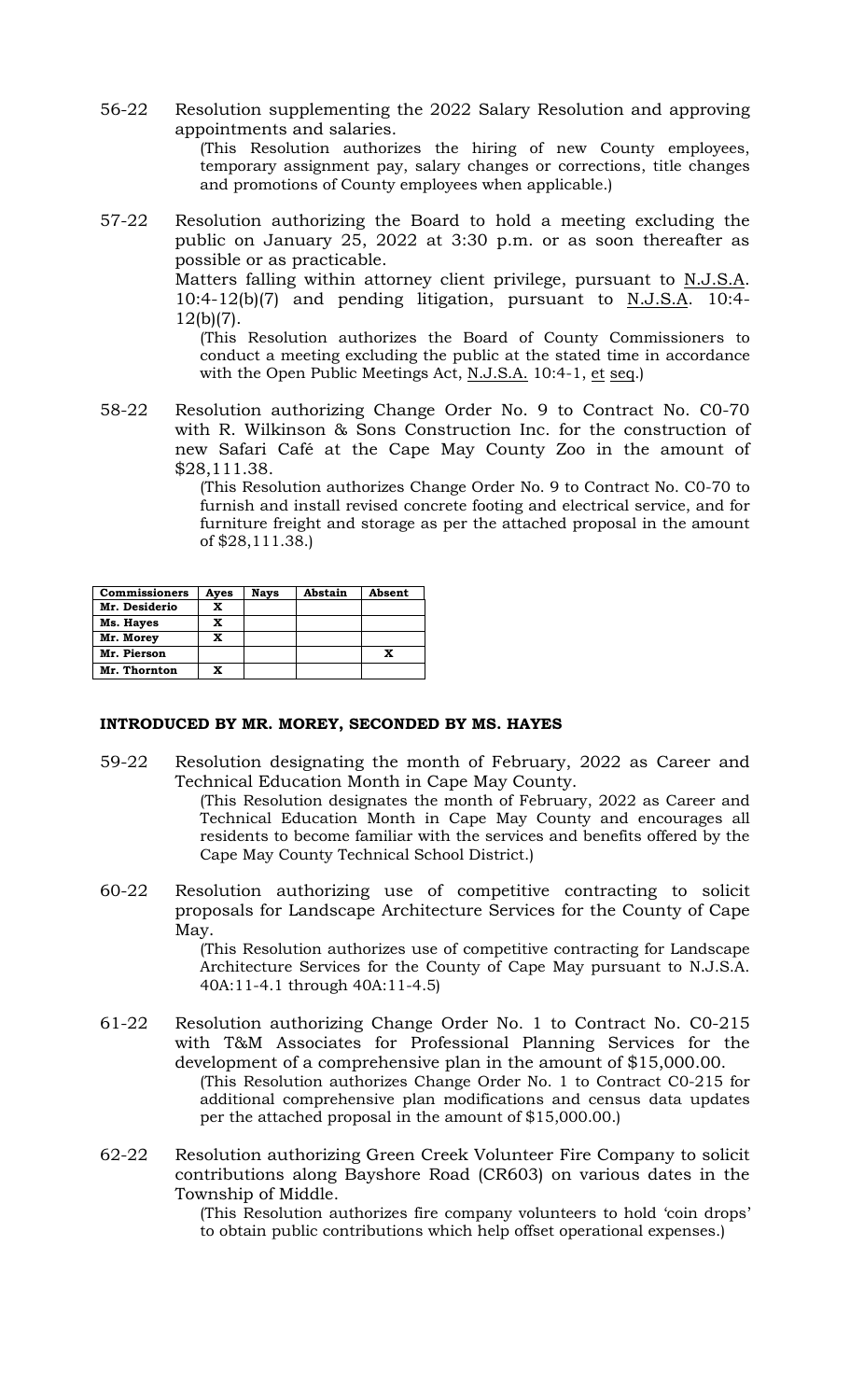63-22 Resolution authorizing Change Order No. 1-Final in the amount of \$1,973.40 to RTW Construction, Inc. contract for 2020 Miscellaneous Drainage Improvements II, Townships of Middle and Lower.

(This Resolution authorizes a change order for 2020 Miscellaneous Drainage II improvements to reflect as- built quantities and to affirm that no payments will be forwarded to the contractor retained on the project until adoption of the Stipulation and Consent Order of case number 21- 18595.)

64-22 Resolution awarding contract to South State, Inc. in the amount of \$9,528,944.50 for 2021 Maintenance Paving on Various County Roads.

(This Resolution awards the contract for 2021 Maintenance Paving on Various County Roads.)

65-22 Resolution awarding contract to South State, Inc. in the amount of \$3,028,329.34 for Ocean Drive (CR619) 62nd Street to 80th Street Resurfacing Improvements, Borough of Avalon. (This Resolution awards the contract for Ocean Drive (CR619) 62nd Street

to 80th Street Resurfacing Improvements, Borough of Avalon.)

- 66-22 Resolution amending Resolution No. 31-22, accepting the work and closing the contract with IH Engineers, Inc. for Professional Traffic and Roadside Safety Engineering Services on an as-needed basis. (This Resolution corrects the amount shown in Resolution No. 31-22 for the previous accepting the work and closing the contract. The amended amount to be released is \$33,929.69.)
- 67-22 Resolution authorizing Modification No. 1 to the Partnership Agreement between the Department of the Army and Cape May County for design and construction of the Delaware Avenue (CR640) Emergency Shoreline Protection Program.

(This Resolution is to increase the County's proportionate project sharing cost by \$685,125.00 for the construction of a steel sheeting cut off wall associated with the Delaware Avenue (CR640) slope stabilization project, City of Cape May.)

68-22 Resolution accepting Grant Award from United States Department of Commerce Economic Development Administration for construction of a multi-tenant technology building located at Cape May County Airport, Lower Twp, New Jersey in the amount of \$2,974,800.00.

(This Resolution authorizes the acceptance of an award from the US EDA for Federal Project No. 01-01-15107 in the amount of \$2,974,800.00 for the construction of multi-tenant technology building at The Hangers, Cape May County Airport.)

| <b>Commissioners</b> | Ayes | <b>Nays</b> | Abstain | Absent |
|----------------------|------|-------------|---------|--------|
| Mr. Desiderio        | x    |             |         |        |
| Ms. Hayes            | x    |             |         |        |
| Mr. Morey            | x    |             |         |        |
| Mr. Pierson          |      |             |         | X      |
| Mr. Thornton         | x    |             |         |        |

## MOTION TO PAY BILLS AND CHECKS BE TRANSFERRED TO THE COUNTY

PUBLIC COMMENTS

ADJOURN